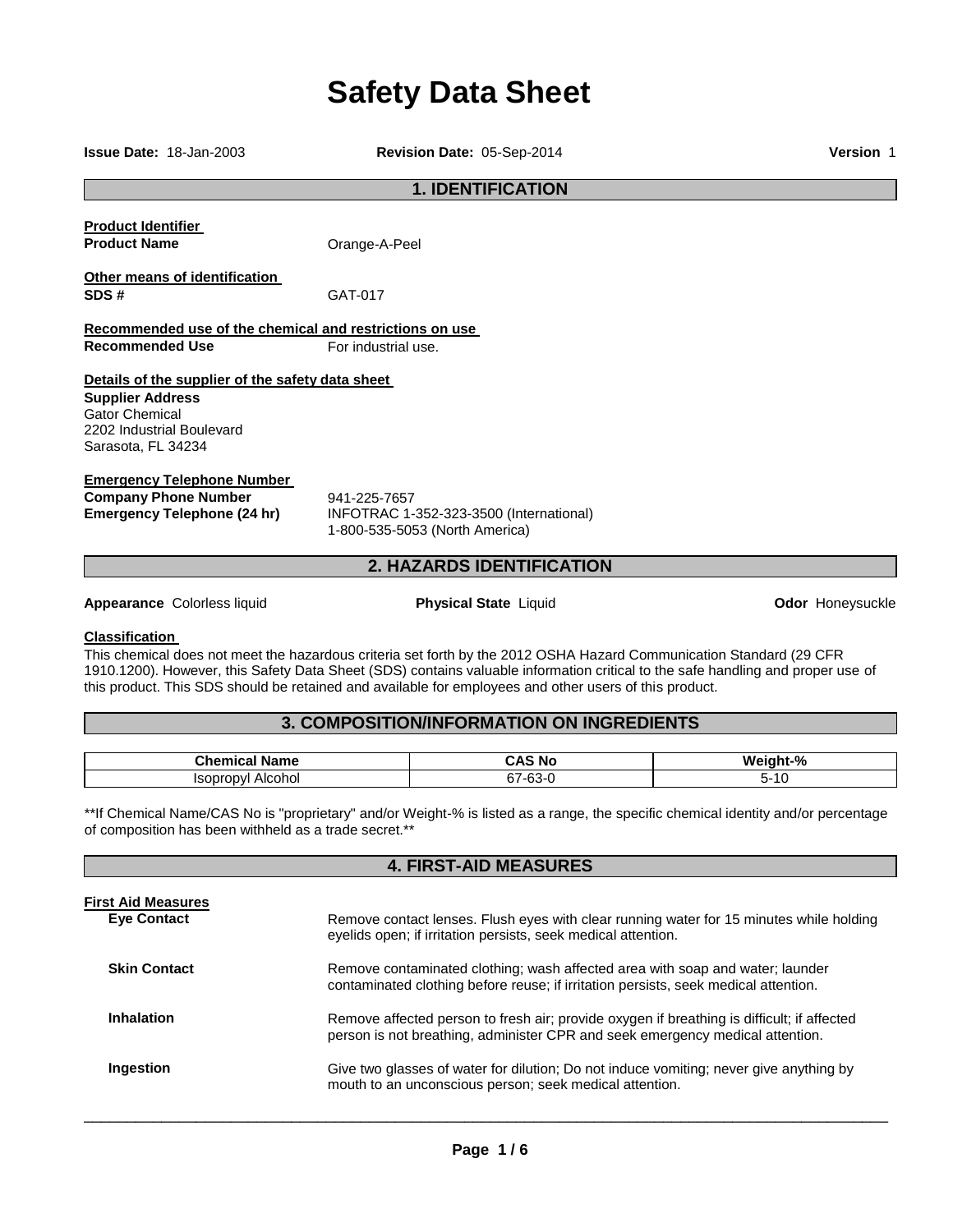#### **Most important symptoms and effects**

**Symptoms INHALATION: High concentrations are irritating to the respiratory tract; may cause** headache, dizziness, nausea, vomiting, and malaise. SKIN: Brief contact may cause slight irritation; prolonged contact may cause moderate reddening, swelling, and possible necrosis. EYES: Contact causes severe irritation and pain associated with redness and swelling of the conjunctiva. INGESTION: Moderately toxic; may cause headache, dizziness, diarrhea, and general weakness; large doses may result in red blood cell hemolysis.

\_\_\_\_\_\_\_\_\_\_\_\_\_\_\_\_\_\_\_\_\_\_\_\_\_\_\_\_\_\_\_\_\_\_\_\_\_\_\_\_\_\_\_\_\_\_\_\_\_\_\_\_\_\_\_\_\_\_\_\_\_\_\_\_\_\_\_\_\_\_\_\_\_\_\_\_\_\_\_\_\_\_\_\_\_\_\_\_\_\_\_\_\_

#### **Indication of any immediate medical attention and special treatment needed**

| <b>Notes to Physician</b> | MEDICAL CONDITIONS GENERALLY AGGRAVATED BY EXPOSURE: Preexisting skin,          |
|---------------------------|---------------------------------------------------------------------------------|
|                           | eye, or respiratory disorders may become aggravated through prolonged exposure. |

## **5. FIRE-FIGHTING MEASURES**

#### **Suitable Extinguishing Media**

Carbon dioxide (CO2). Water. Water spray (fog). Dry chemical. Foam.

#### **Unsuitable Extinguishing Media** Not determined.

#### **Specific Hazards Arising from the Chemical**

Combustion products may be toxic.

**Hazardous Combustion Products** Carbon oxides. Hydrocarbons. Fumes and smoke.

#### **Protective equipment and precautions for firefighters**

Keep containers cool with water spray to prevent container rupture due to steam buildup; floor will become slippery if material is released. As in any fire, wear self-contained breathing apparatus pressure-demand, MSHA/NIOSH (approved or equivalent) and full protective gear.

## **6. ACCIDENTAL RELEASE MEASURES**

#### **Personal precautions, protective equipment and emergency procedures**

| <b>Personal Precautions</b>                          | Use personal protective equipment as required.                                                                                                                      |  |
|------------------------------------------------------|---------------------------------------------------------------------------------------------------------------------------------------------------------------------|--|
| <b>Environmental Precautions</b>                     | Prevent from entering into soil, ditches, sewers, waterways and/or groundwater. See<br>Section 12, Ecological Information. See Section 13: DISPOSAL CONSIDERATIONS. |  |
| Methods and material for containment and cleaning up |                                                                                                                                                                     |  |

| <b>Methods for Containment</b> | Prevent further leakage or spillage if safe to do so.                                                                                      |
|--------------------------------|--------------------------------------------------------------------------------------------------------------------------------------------|
| Methods for Clean-Up           | Contain and collect with an inert absorbent and place into an appropriate container for<br>disposal. Wash spill area with plenty of water. |

# **7. HANDLING AND STORAGE**

#### **Precautions for safe handling**

| Advice on Safe Handling | Handle in accordance with good industrial hygiene and safety practice. Use personal  |
|-------------------------|--------------------------------------------------------------------------------------|
|                         | protection recommended in Section 8. Avoid contact with skin, eyes or clothing. Keep |
|                         | containers closed when not in use. Protect containers from abuse.                    |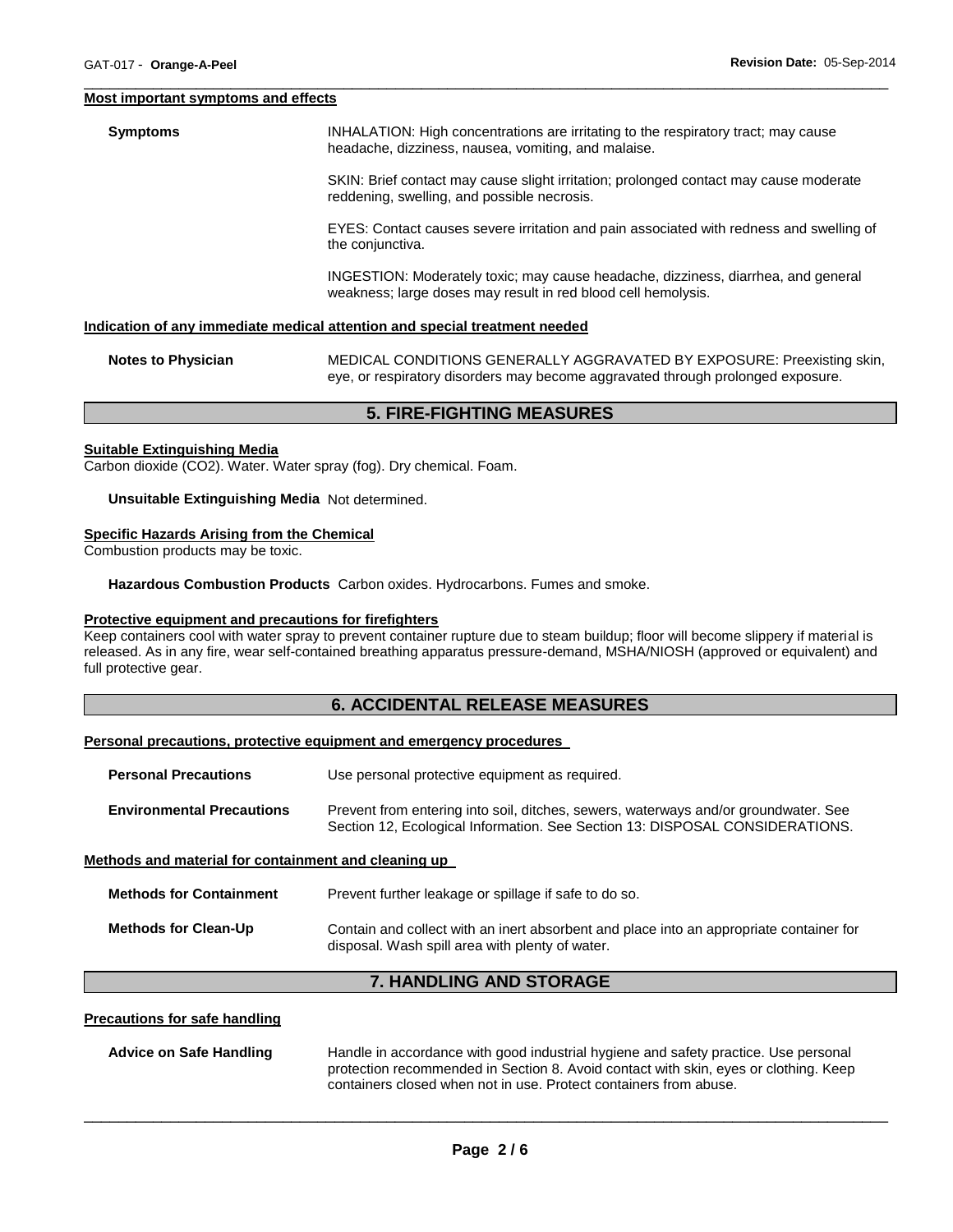#### **Conditions for safe storage, including any incompatibilities**

| <b>Storage Conditions</b> | Keep container tightly closed and store in a cool, dry and well-ventilated place. Protect from |
|---------------------------|------------------------------------------------------------------------------------------------|
|                           | extreme temperatures.                                                                          |

\_\_\_\_\_\_\_\_\_\_\_\_\_\_\_\_\_\_\_\_\_\_\_\_\_\_\_\_\_\_\_\_\_\_\_\_\_\_\_\_\_\_\_\_\_\_\_\_\_\_\_\_\_\_\_\_\_\_\_\_\_\_\_\_\_\_\_\_\_\_\_\_\_\_\_\_\_\_\_\_\_\_\_\_\_\_\_\_\_\_\_\_\_

**Incompatible Materials Strong oxidizers. Strong acids.** 

# **8. EXPOSURE CONTROLS/PERSONAL PROTECTION**

## **Exposure Guidelines**

| <b>Chemical Name</b> | <b>ACGIH TLV</b> | <b>OSHA PEL</b>                       | <b>NIOSH IDLH</b>          |
|----------------------|------------------|---------------------------------------|----------------------------|
| Isopropyl Alcohol    | STEL: 400 ppm    | TWA: 400 ppm                          | <b>IDLH: 2000 ppm</b>      |
| 67-63-0              | TWA: 200 ppm     | TWA: 980 mg/m $3$                     | TWA: 400 ppm               |
|                      |                  | (vacated) TWA: 400 ppm                | TWA: 980 mg/m <sup>3</sup> |
|                      |                  | (vacated) TWA: $980 \text{ mg/m}^3$   | STEL: 500 ppm              |
|                      |                  | (vacated) STEL: 500 ppm               | STEL: 1225 mg/m $3$        |
|                      |                  | (vacated) STEL: $1225 \text{ mg/m}^3$ |                            |

#### **Appropriate engineering controls**

**Engineering Controls** Ensure adequate ventilation, especially in confined areas. Eyewash stations. Showers.

#### **Individual protection measures, such as personal protective equipment**

|                                 | Wear protective eyeglasses or chemical safety goggles.                                   |
|---------------------------------|------------------------------------------------------------------------------------------|
| <b>Eve/Face Protection</b>      |                                                                                          |
| <b>Skin and Body Protection</b> | Neoprene or rubber gloves with cuffs.                                                    |
| <b>Respiratory Protection</b>   | None required while threshold limits are kept below maximum allowable concentrations; if |
|                                 | TWA exceeds limits, NIOSH approved respirator must be worn. Respiratory protection must  |
|                                 | be provided in accordance with OSHA regulations (29 CFR1910.134) or European             |
|                                 | Standard EN 149, as applicable.                                                          |
|                                 |                                                                                          |

**General Hygiene Considerations** Handle in accordance with good industrial hygiene and safety practice.

# **9. PHYSICAL AND CHEMICAL PROPERTIES**

# **Information on basic physical and chemical properties**

| <u>INTO Mation on basic privided and chemical properties</u> |                                                                                                                         |                |
|--------------------------------------------------------------|-------------------------------------------------------------------------------------------------------------------------|----------------|
| Liquid                                                       |                                                                                                                         |                |
| Orange Liquid                                                | Odor                                                                                                                    | Orange         |
| Orange                                                       | <b>Odor Threshold</b>                                                                                                   | Not determined |
|                                                              |                                                                                                                         |                |
| Values                                                       | Remarks • Method                                                                                                        |                |
|                                                              |                                                                                                                         |                |
| Not determined                                               |                                                                                                                         |                |
| 100°C / 212°F                                                |                                                                                                                         |                |
| Non-flammable                                                |                                                                                                                         |                |
| $<$ 1                                                        | (Water = 1)                                                                                                             |                |
| Liquid-Not Applicable                                        |                                                                                                                         |                |
|                                                              |                                                                                                                         |                |
|                                                              |                                                                                                                         |                |
| 17 mm Hg @ 20°C                                              |                                                                                                                         |                |
| >1                                                           | $(Air=1)$                                                                                                               |                |
| 0.980                                                        | (Water = 1)                                                                                                             |                |
| Completely soluble                                           |                                                                                                                         |                |
| Not determined                                               |                                                                                                                         |                |
| Not determined                                               |                                                                                                                         |                |
| Not determined                                               |                                                                                                                         |                |
|                                                              |                                                                                                                         |                |
|                                                              |                                                                                                                         |                |
| Not determined                                               |                                                                                                                         |                |
|                                                              |                                                                                                                         |                |
|                                                              |                                                                                                                         |                |
|                                                              | $7.0 - 7.5$<br>Not Applicable<br>Not Applicable<br>Not determined<br>Not determined<br>Not determined<br>Not determined |                |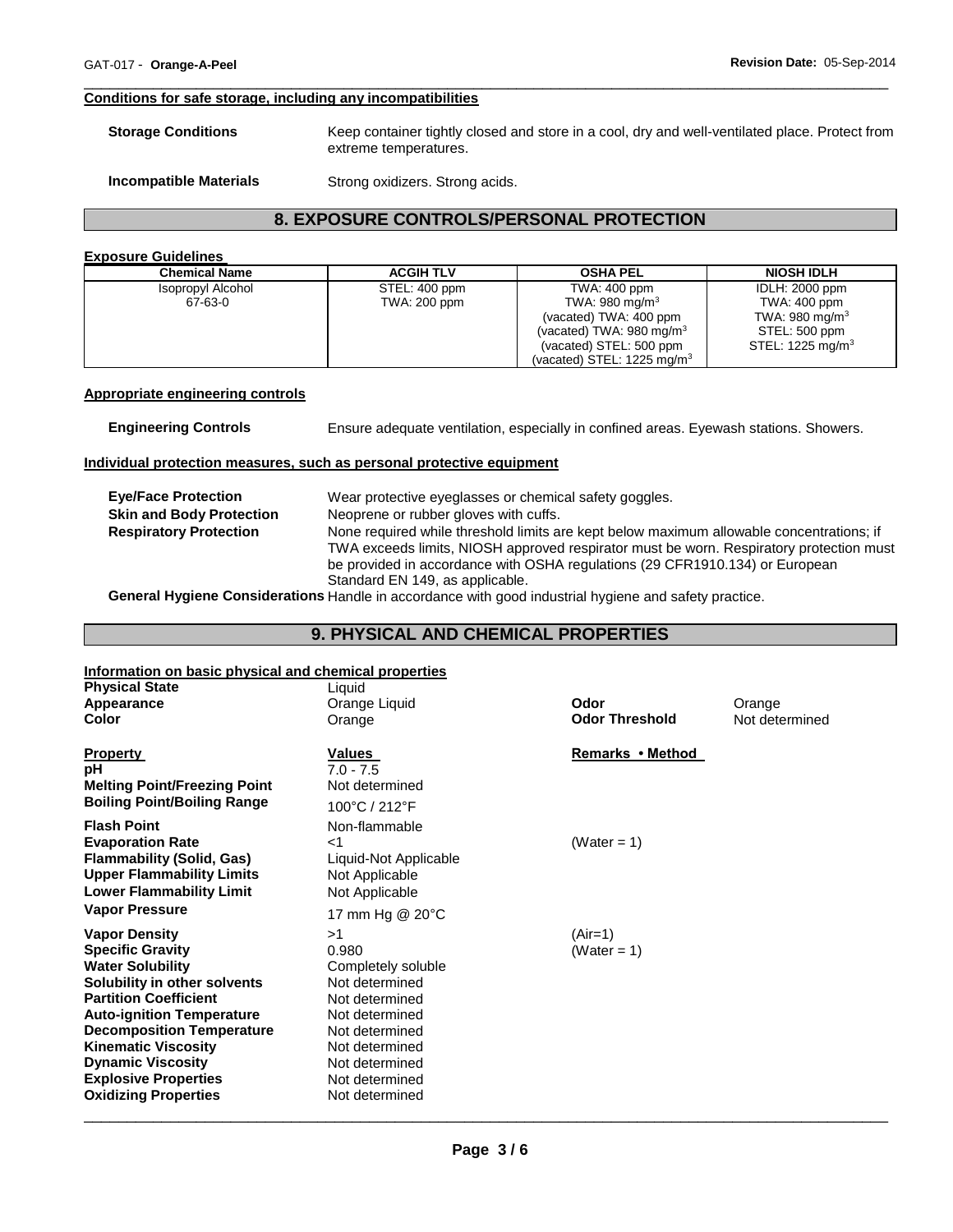# \_\_\_\_\_\_\_\_\_\_\_\_\_\_\_\_\_\_\_\_\_\_\_\_\_\_\_\_\_\_\_\_\_\_\_\_\_\_\_\_\_\_\_\_\_\_\_\_\_\_\_\_\_\_\_\_\_\_\_\_\_\_\_\_\_\_\_\_\_\_\_\_\_\_\_\_\_\_\_\_\_\_\_\_\_\_\_\_\_\_\_\_\_ **10. STABILITY AND REACTIVITY**

#### **Reactivity**

Not reactive under normal conditions.

#### **Chemical Stability**

Stable under recommended storage conditions.

#### **Possibility of Hazardous Reactions**

None under normal processing.

#### **Hazardous Polymerization** Hazardous polymerization does not occur.

#### **Conditions to Avoid**

Protect from extreme temperatures. Keep from freezing. Keep separated from incompatible substances. Keep out of reach of children.

## **Incompatible Materials**

Strong oxidizers. Strong acids.

#### **Hazardous Decomposition Products**

Carbon oxides. Hydrocarbons. Fumes and smoke.

# **11. TOXICOLOGICAL INFORMATION**

#### **Information on likely routes of exposure**

| <b>Product Information</b> |                                  |
|----------------------------|----------------------------------|
| <b>Eve Contact</b>         | Avoid contact with eyes.         |
| <b>Skin Contact</b>        | Avoid contact with skin.         |
| <b>Inhalation</b>          | Avoid breathing vapors or mists. |
| Ingestion                  | Do not ingest.                   |

#### **Component Information**

| <b>Chemical Name</b>     | Oral LD50            | Dermal LD50                   | <b>Inhalation LC50</b>  |
|--------------------------|----------------------|-------------------------------|-------------------------|
| <b>Isopropyl Alcohol</b> | $= 4396$ mg/kg (Rat) | $= 12800$ mg/kg (Rat) = 12870 | $= 72.6$ mg/L (Rat) 4 h |
| 67-63-0                  |                      | mg/kg (Rabbit)                |                         |

#### **Information on physical, chemical and toxicological effects**

**Symptoms** Please see section 4 of this SDS for symptoms.

#### **Delayed and immediate effects as well as chronic effects from short and long-term exposure**

**Carcinogenicity Group 3 IARC components are "not classifiable as human carcinogens".** 

| <b>Chemical Name</b> | <b>ACGIH</b> | <b>IARC</b> | .<br>N<br>. | <b>OSHA</b> |
|----------------------|--------------|-------------|-------------|-------------|
| Alcohol<br>Isopropvl |              | Group 3     |             |             |
| 67-63-0              |              |             |             |             |

**Legend** 

*IARC (International Agency for Research on Cancer)*

*Group 3 IARC components are "not classifiable as human carcinogens"* 

*OSHA (Occupational Safety and Health Administration of the US Department of Labor)*

*X - Present*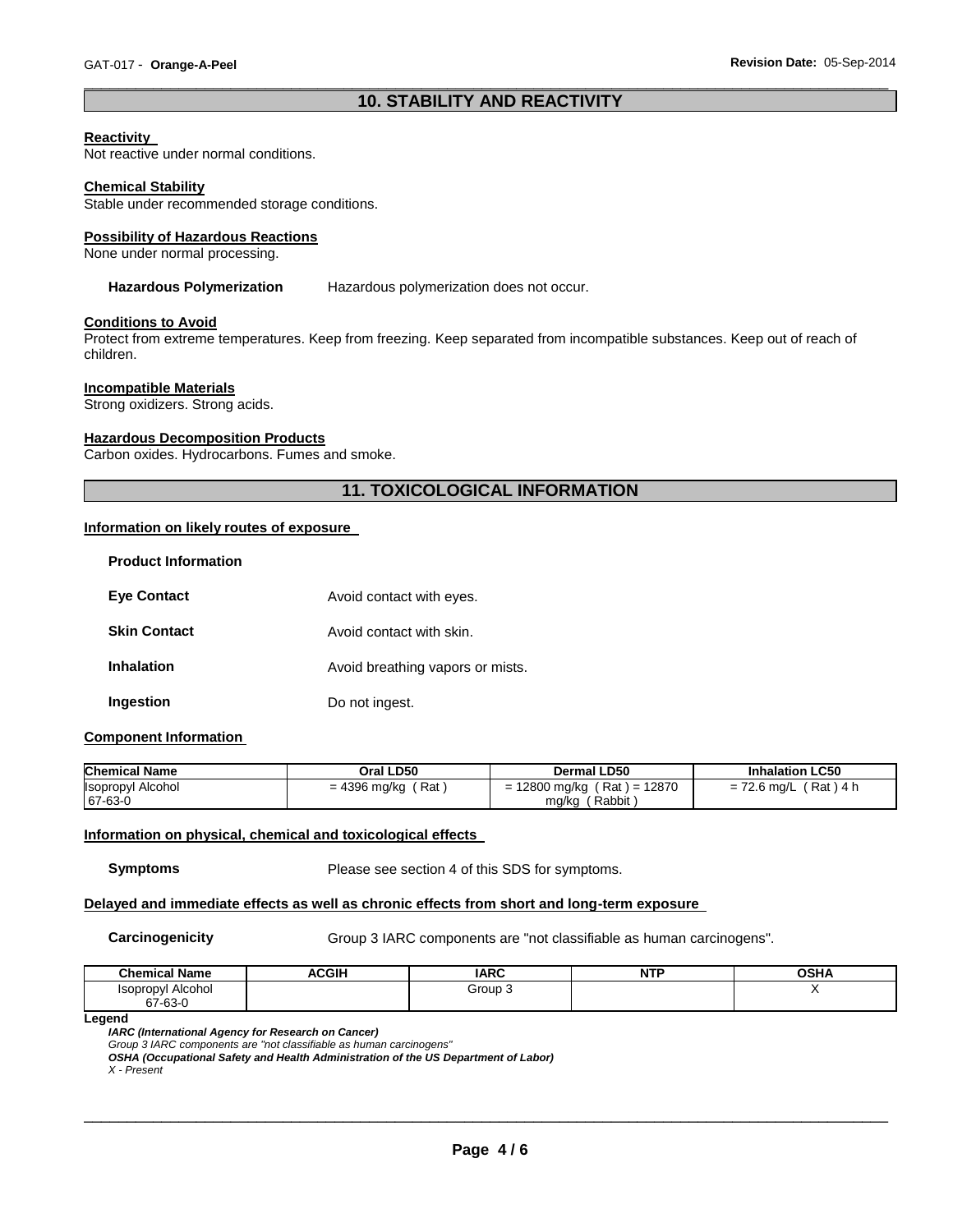#### **Numerical measures of toxicity**

Not determined

# **12. ECOLOGICAL INFORMATION**

\_\_\_\_\_\_\_\_\_\_\_\_\_\_\_\_\_\_\_\_\_\_\_\_\_\_\_\_\_\_\_\_\_\_\_\_\_\_\_\_\_\_\_\_\_\_\_\_\_\_\_\_\_\_\_\_\_\_\_\_\_\_\_\_\_\_\_\_\_\_\_\_\_\_\_\_\_\_\_\_\_\_\_\_\_\_\_\_\_\_\_\_\_

# **Ecotoxicity**

The product is not classified as environmentally hazardous. However, this does not exclude the possibility that large or frequent spills can have a harmful or damaging effect on the environment.

## **Component Information**

| <b>Chemical Name</b>         | Algae/aguatic plants                                                                               | Fish                                                                                                                                                                  | <b>Toxicity to</b><br>microorganisms | Crustacea                              |
|------------------------------|----------------------------------------------------------------------------------------------------|-----------------------------------------------------------------------------------------------------------------------------------------------------------------------|--------------------------------------|----------------------------------------|
| Isopropyl Alcohol<br>67-63-0 | 1000: 96 h Desmodesmus<br>subspicatus mg/L EC50<br>1000: 72 h Desmodesmus<br>subspicatus mg/L EC50 | 9640: 96 h Pimephales<br>promelas mg/L LC50 flow-<br>through 11130: 96 h<br>Pimephales promelas mg/L<br>LC50 static 1400000: 96 h<br>Lepomis macrochirus ug/L<br>LC50 |                                      | 13299: 48 h Daphnia magna<br>mg/L EC50 |

## **Persistence/Degradability**

Not determined.

#### **Bioaccumulation**

Not determined.

## **Mobility**

| <b>Chemical Name</b>     | <b>Partition Coefficient</b> |
|--------------------------|------------------------------|
| <b>Isopropyl Alcohol</b> | 0.05                         |
| 67-63-0                  |                              |

## **Other Adverse Effects**

Not determined

# **13. DISPOSAL CONSIDERATIONS**

#### **Waste Treatment Methods**

| <b>Disposal of Wastes</b>     | Disposal should be in accordance with applicable regional, national and local laws and<br>regulations. |
|-------------------------------|--------------------------------------------------------------------------------------------------------|
| <b>Contaminated Packaging</b> | Disposal should be in accordance with applicable regional, national and local laws and<br>regulations. |

#### **California Hazardous Waste Status**

| <b>Chemical Name</b> | California Hazardous Waste Status |
|----------------------|-----------------------------------|
| 'sopropyl Alcohol    | $\overline{\phantom{0}}$<br>Гохіс |
| 67-63-0<br>$\sim$    | Ignitable                         |

# **14. TRANSPORT INFORMATION**

| <b>Note</b> | Please see current shipping paper for most up to date shipping information, including<br>exemptions and special circumstances. |
|-------------|--------------------------------------------------------------------------------------------------------------------------------|
| <u>DOT</u>  | Not regulated                                                                                                                  |
| <b>IATA</b> | Not regulated                                                                                                                  |
| <b>IMDG</b> | Not regulated                                                                                                                  |